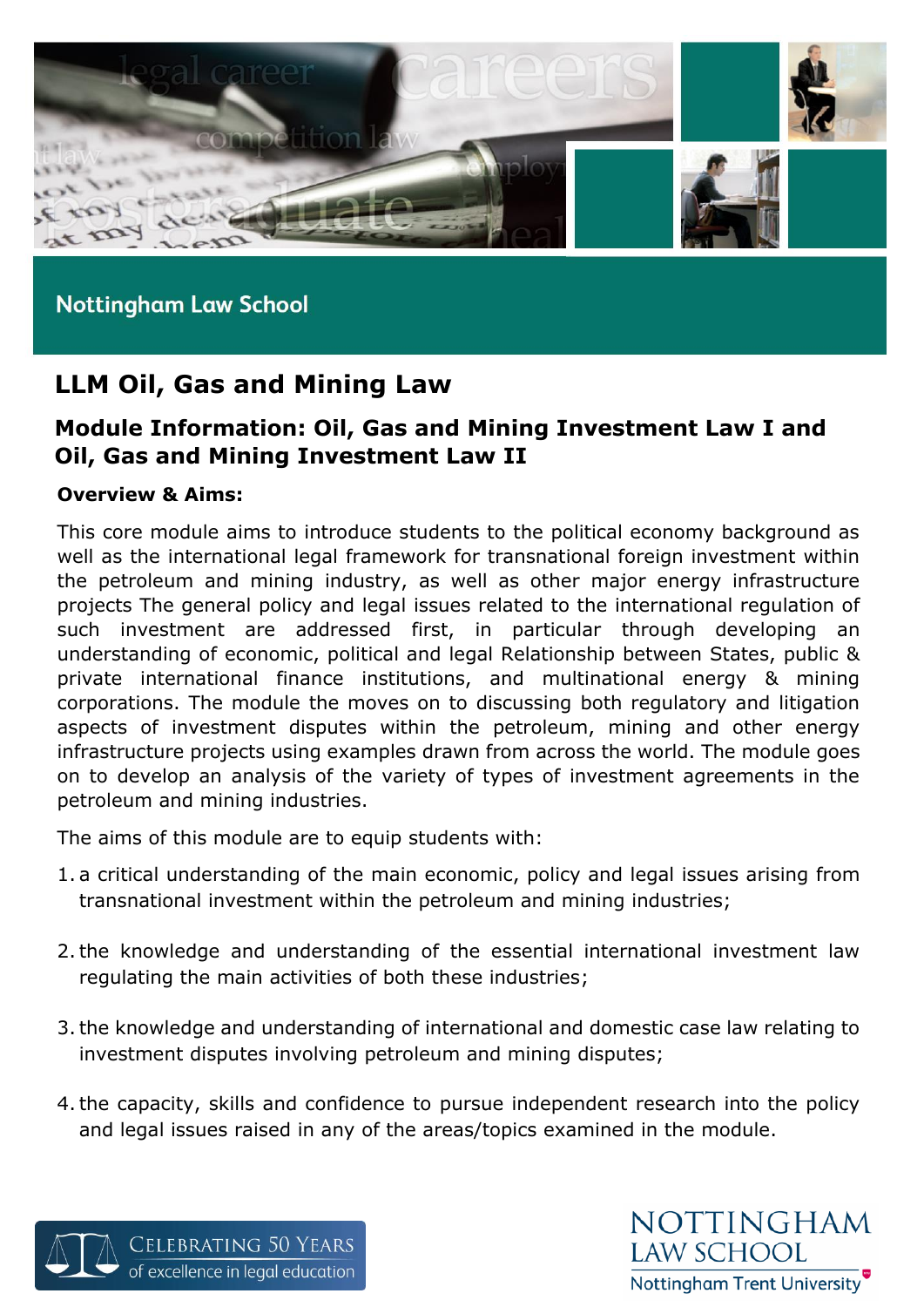

# **(Sample) Module Content:**

Wks 1 & 2: Economic, Political and Legal Relationship between 'Home' and 'Host' States, Public & Private International Finance Institutions, and Multinational Energy & Mining Corporations;

Wks 3 & 4: Introduction to Public International Law & International/Transnational Investment Law: Actors, Sources, Principles and Dispute Settlement fora;

Wks 5 & 6: From State Responsibility for protection of nationals abroad to Permanent Sovereignty over Natural Resources (PSNR) and the New International Economic Order (NIEO): Early international case law, with a focus on petroleum and mining activities;

Wks 7 & 8: Multilateral (Energy Charter/NAFTA) and Bilateral Investment Treaties (BITs) in the regulation of Petroleum and Mining Activities & the Role of Arbitration in resolving 'Host' State v Investor disputes;

Wks 9 & 10: Typology of International/Transnational Investment Agreements: Extraction; Transportation and Infrastructure, with a focus on Petroleum and Mining Industries & Case Studies on the Sakhalin II & Baku, Tbilisi, Ceyhan (BTC) Pipeline projects.



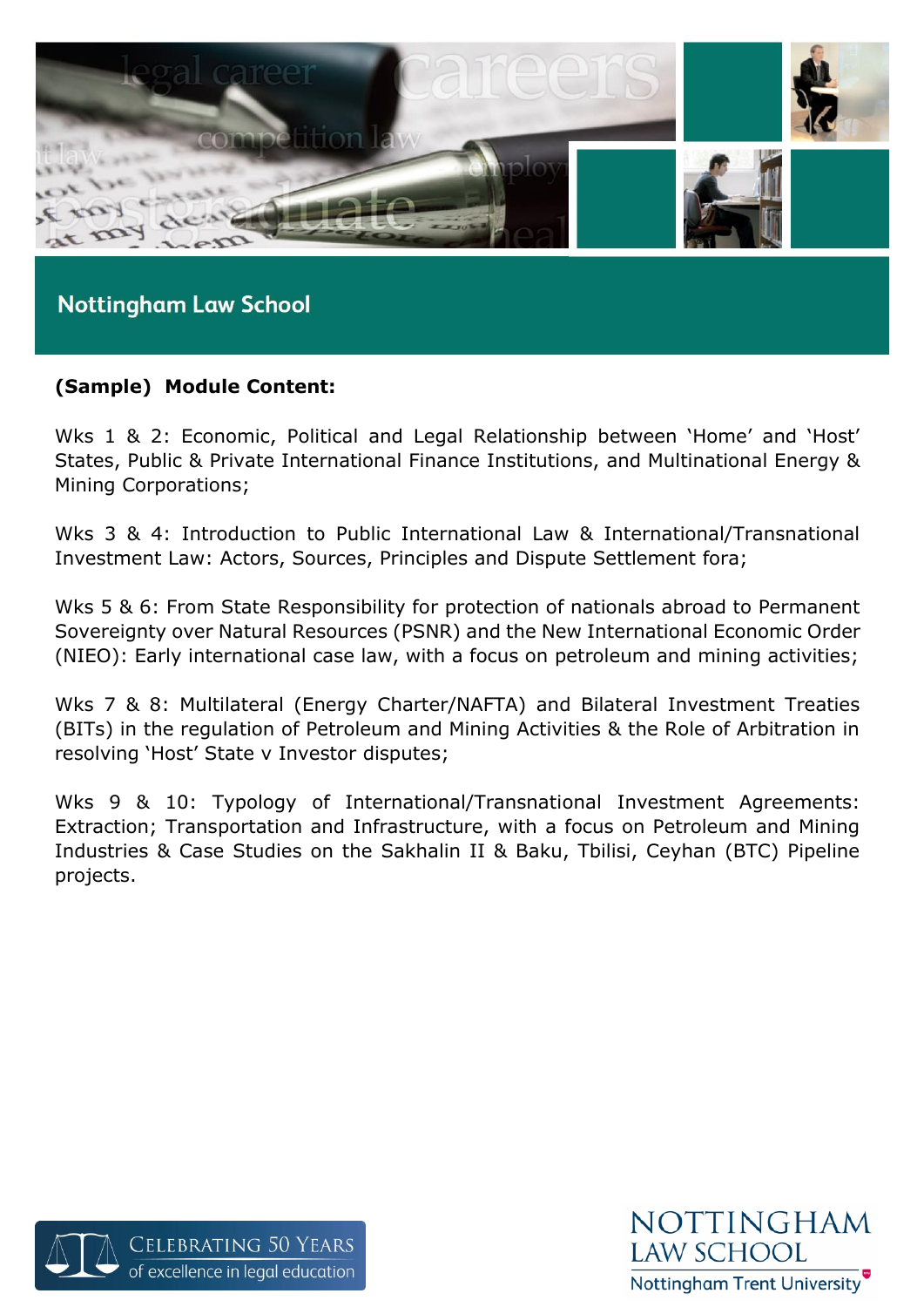

# **Indicative readings:**

Subedi, S *International Investment Law: Reconciling Policy and Principle* Oxford: Hart Publishing, 2nd edition (2012)

M. Sornarajah, *The International Law on Foreign Investment,* 3rd ed., Cambridge: CUP (2010)

Krista Nadakavukaren Schefer, *International Investment Law,* Edward Elgar (2013)

Peter D Cameron, *International Energy Investment Law: The Pursuit of Stability,*  Oxford: OUP (2010)

Catherine Redgwell, 'International Energy Law', in *Energy Law in Europe: National, EU and International Regulation*, edited by Martha Roggenkamp, Catherine Redgwell, Anita Rønne, and Iñigo del Guayo, 2<sup>nd</sup> ed., OUP (2007) (3<sup>rd</sup> ed forthcoming, 2014)



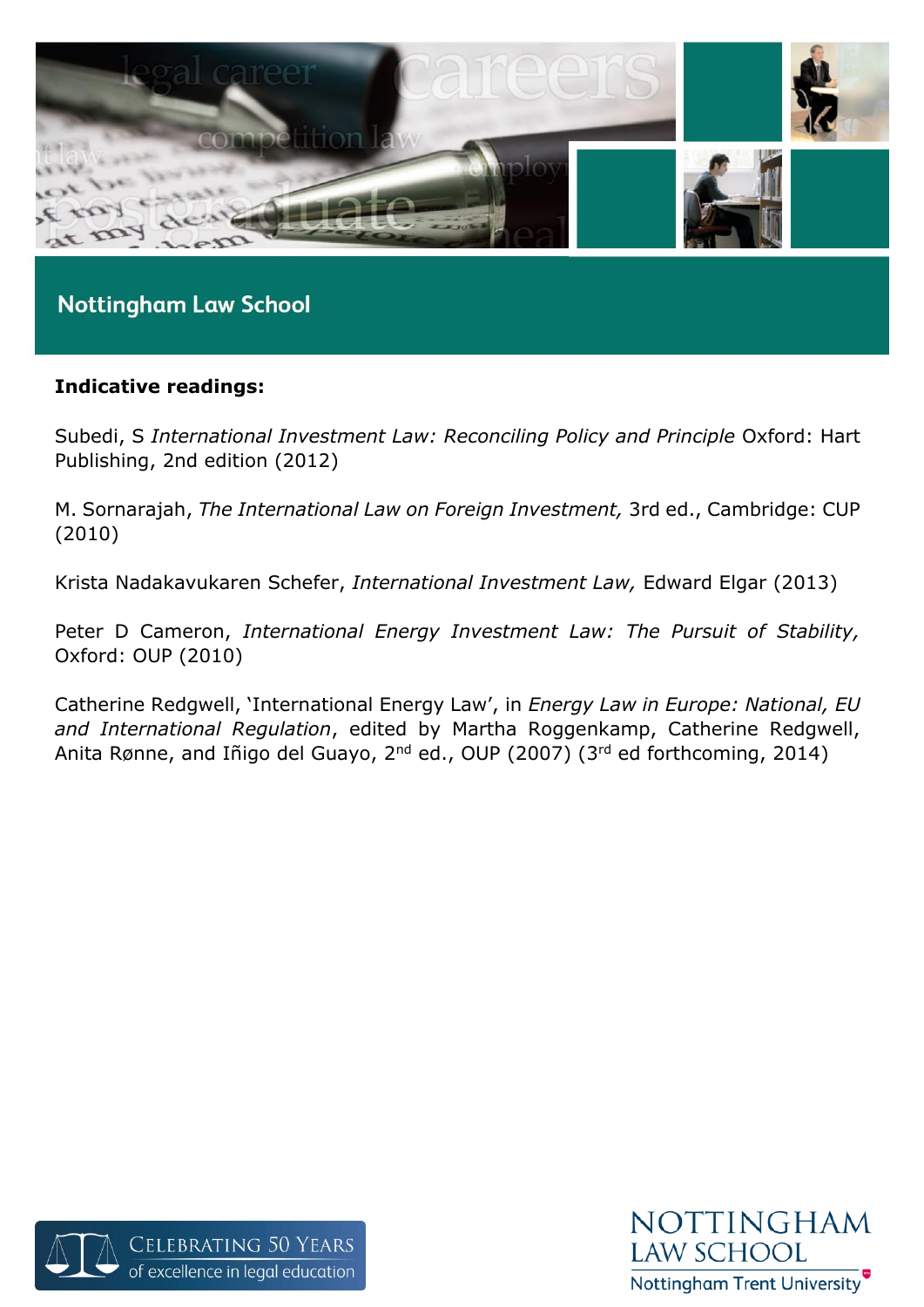

#### **Learning Outcomes:**

# **Knowledge and understanding.**

On completion of this module students should be able to:

- analytically assess the law which underpins investment aspects of the petroleum and mining industries and incorporate current issues and developments in the field into that critique;
- pursue advanced scholarship in the law underpinning petroleum and mining industries and to appraise the area of law through identification and synthesis of current research related to it;
- apply the law innovatively, and in contexts that contribute knowledge construction within the field;
- evaluate wider factors that influence the investment law context in which the petroleum and mining industries operate, in particular political and economic, factors;
- reflect upon and assess international influences impacting the law involving investment as it relates to the petroleum and mining industries